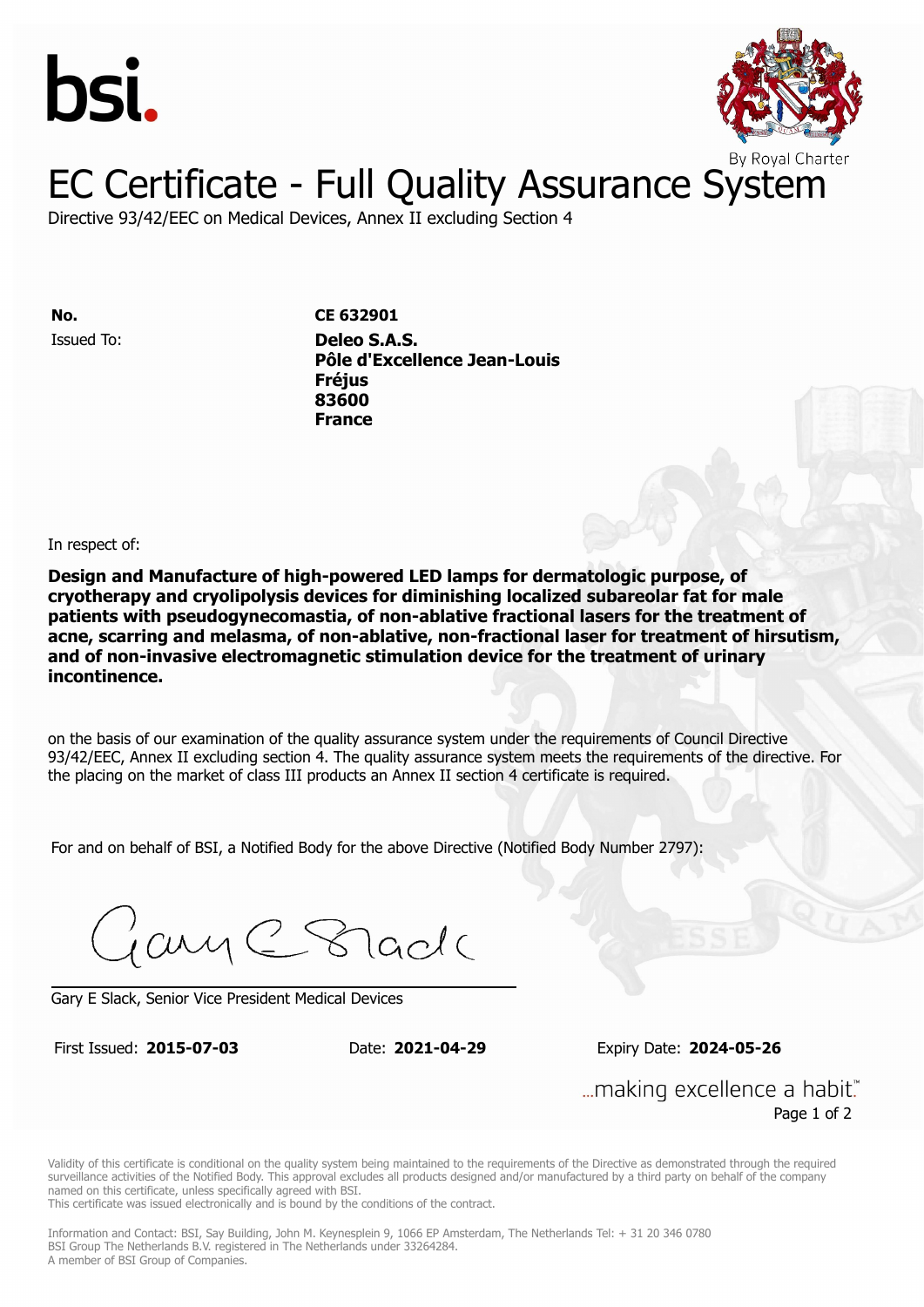



## EC Certificate - Full Quality Assurance System

#### **Supplementary Information to CE 632901**

Issued To: **Deleo S.A.S. Pôle d'Excellence Jean-Louis Fréjus 83600 France**

| <b>Device code</b> | <b>Device name</b>                                                 | <b>Intended purpose per IFU</b>                                                                                    |  |  |
|--------------------|--------------------------------------------------------------------|--------------------------------------------------------------------------------------------------------------------|--|--|
| <b>Class IIb</b>   |                                                                    |                                                                                                                    |  |  |
| MD 1402            | Laser Origin - Laser device<br>for dermatologic purpose            | Treatment of inflammatory acne<br><b>Treatment of Melasma</b><br>Attenuation of scars                              |  |  |
|                    | SUBLIM - Laser device for<br>dermatologic purpose                  | Treatment of hirsutism                                                                                             |  |  |
| <b>Class IIa</b>   |                                                                    |                                                                                                                    |  |  |
| MD 1402            | Medisol $-$ LED lamp using<br>non ionising radiation               | Acne treatment<br>Treatment against pigmentary disorder                                                            |  |  |
| MD 1402            | Cristal and Cristal PRO -<br>Cryotherapy, cryolipolysis<br>devices | Non-invasive cryolipolyse for diminishing localized<br>subareolar fat for male patients with<br>pseudogynecomastia |  |  |
| MD 1103            | Cristal FIT - Electromagnetic<br>pulsed stimulator                 | Rehabilitation of weak pelvic muscles for the<br>treatment of urinary incontinence (UI) in men and<br>women.       |  |  |

First Issued: **2015-07-03** Date: **2021-04-29** Expiry Date: **2024-05-26**

... making excellence a habit." Page 2 of 2

Validity of this certificate is conditional on the quality system being maintained to the requirements of the Directive as demonstrated through the required surveillance activities of the Notified Body. This approval excludes all products designed and/or manufactured by a third party on behalf of the company named on this certificate, unless specifically agreed with BSI.

This certificate was issued electronically and is bound by the conditions of the contract.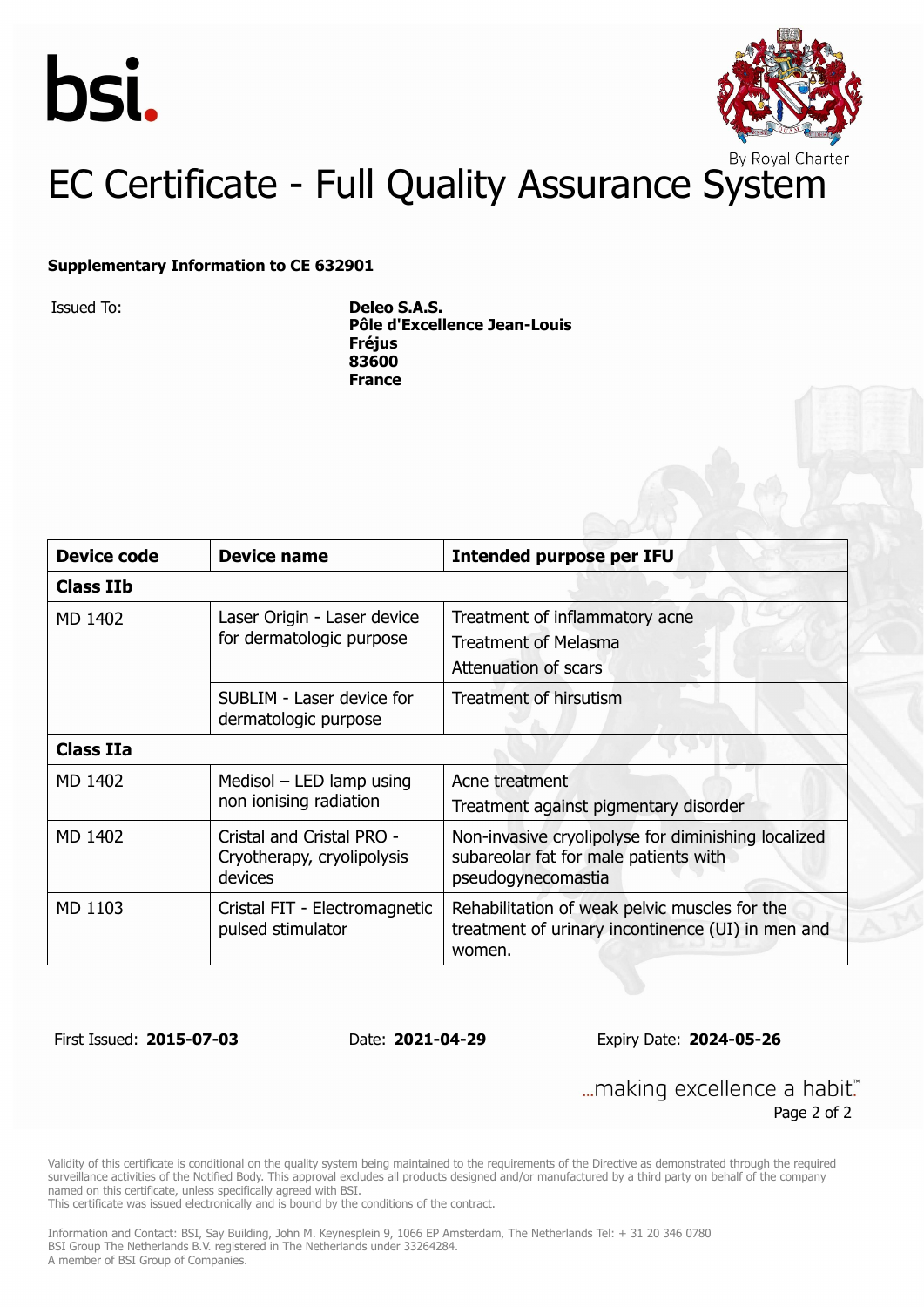



# EC Certificate - Full Quality Assurance System Certificate History

Certificate No: **CE 632901** Date: **2021-04-29**

Issued To: **Deleo S.A.S. Pôle d'Excellence Jean-Louis Fréjus 83600 France**

| <b>Date</b>      | <b>Reference</b><br><b>Number</b> | <b>Action</b>                                                                                                                                                                                                                                                                                                                 |
|------------------|-----------------------------------|-------------------------------------------------------------------------------------------------------------------------------------------------------------------------------------------------------------------------------------------------------------------------------------------------------------------------------|
| 03 July 2015     | 8297106                           | Initial Issue. Transfer from another Notified Body.                                                                                                                                                                                                                                                                           |
| 23 Sept 2015     | 8417923                           | Extension of the scope from "Design and Manufacture of high<br>powered LED lamps for dermatologic purpose" to "Design and<br>Manufacture of high powered LED lamps for dermatologic<br>purpose and, cryotherapy and cryolipolysis devices for pain<br>relief and treatment of localised fat in people who are<br>overweight". |
| 31 March 2016    | 8500892                           | Change of company address from '51 Impasse Thomas<br>Edison, ZA La Palud, Frejus 83600, France' to 300, Rue Isaac<br>Newton, Technoparc Epsilon 1, Saint Raphael 83700, France'.                                                                                                                                              |
| 19 June 2016     | 8500589                           | Certificate renewal.                                                                                                                                                                                                                                                                                                          |
| 20 February 2019 | 8855866                           | Traceable to NB 0086.                                                                                                                                                                                                                                                                                                         |
| 02 April 2019    | 9684855                           | Extension to scope to include "non-ablative lasers for the<br>treatment of acne, scarring and melasma". Addition of<br>supplementary device table and removal of "Medelisol" device<br>from the device table.                                                                                                                 |
| 21 November 2019 | 3078289                           | Extension to scope to add 'non-ablative, non-fractional laser<br>for treatment hirsutism'.                                                                                                                                                                                                                                    |

### ... making excellence a habit." Page 1 of 2

Validity of this certificate is conditional on the quality system being maintained to the requirements of the Directive as demonstrated through the required surveillance activities of the Notified Body. This approval excludes all products designed and/or manufactured by a third party on behalf of the company named on this certificate, unless specifically agreed with BSI.

This certificate was issued electronically and is bound by the conditions of the contract.